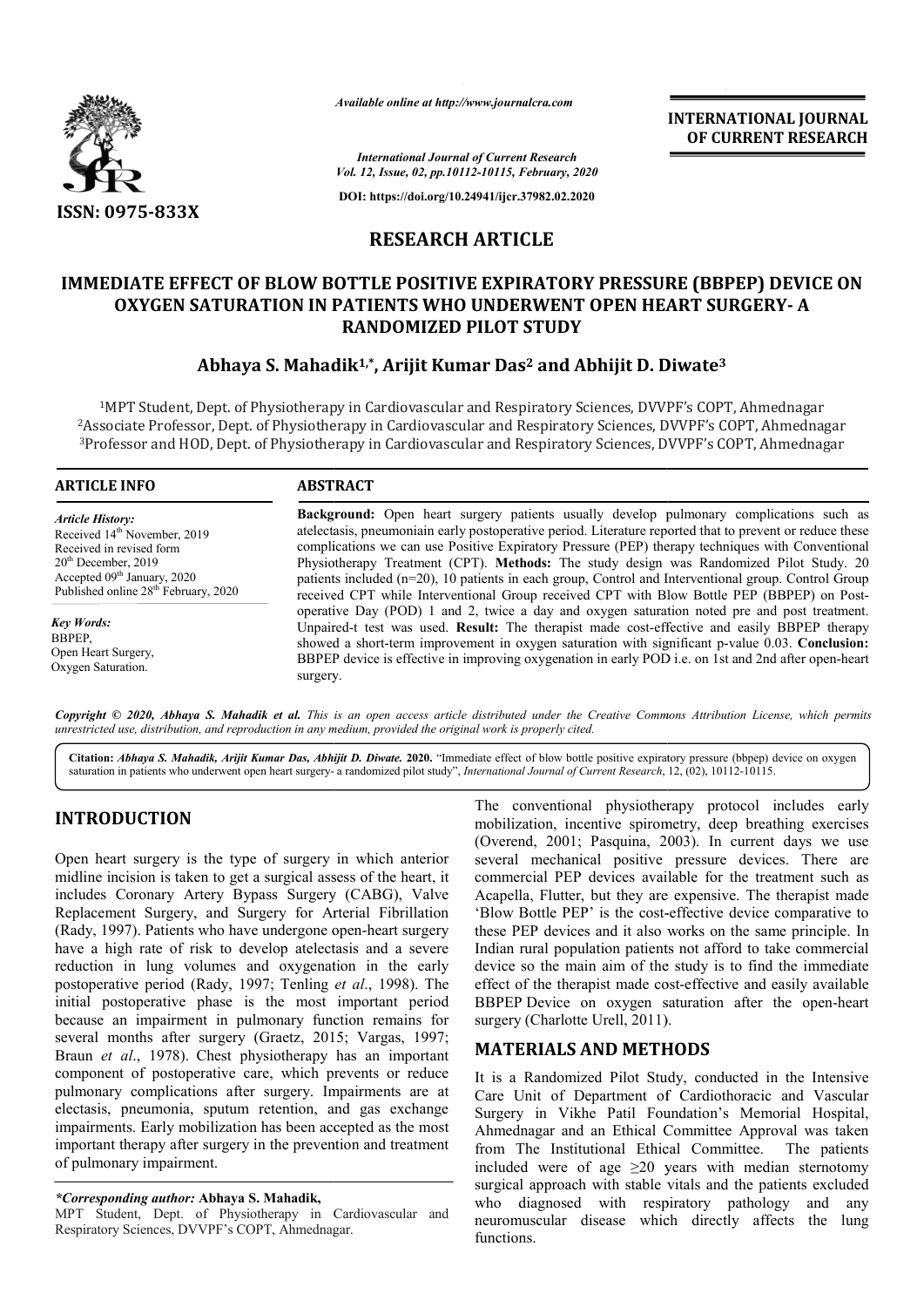### **Method**

The 20 patients who underwent for open heart surgery were screened and selected for the study. By using chit method patients were divided into two groups i.e. Interventional and Control group, each group consisted of 10 patients. Both groups received treatment for the first and  $2<sup>nd</sup>$  post-operative day for twice a day and oxygen saturation was noted pre and post treatment after every session.

**Control Group:** Conventional Physiotherapy Treatment (CPT) included Active Range of Motion 10 repetitions, Deep Breathing exercise with  $\overline{5}$  seconds hold 10 repetitions, Incentive Spirometer 10 repetition after every 2hrs,Splinted Coughing if required. Treatment session lasts for 30 mins.

**Interventional Group:** This group received Conventional Physiotherapy Treatment (CPT) along with BBPEP twice a day. Therapist made a cost-effective BBPEP which generates 10 cm of H<sub>2</sub>O PEP and it was given for 10 breaths, 3 sets with 5 second hold.

**Outcome Measure:** Oxygen saturation was measured by the pulse oximeter pre and post treatment session and also observed during treatment.

# **RESULTS**

20 patients received treatment (Graph 1). Baseline characteristics showed in Table 1 in which there was no significant difference. The collected data were analysed by using GraphPad Software. Data were not normally distributed so non-parametric Unpaired T-test were performed and 0.05 pvalue was considered significant showed in Table 2.

On POD 1, the Interventional Group maintained saturation above 90% during treatment and effect lasted for 5 to 10 mins and start deteriorating to 89 to 85% and patient required oxygen support. While Control Group maintained oxygen saturation above 90% during treatment but after treatment deterioration started within 5 to 10 mins and patients required oxygen support.



**Graph 1. Distribution of Number of Patients**



**Graph 2. Oxygen Saturation on POD 1**



## **Graph 3. Oxygen Saturation on POD 2**

These findings were clinically significant not statistically showed in Graph 2.

#### **Table 1. Baseline Characteristics**

| Variables                                            | Control Group     | Interventional Group |
|------------------------------------------------------|-------------------|----------------------|
| Age                                                  | $49.3 \pm 66.8$   | $47.8 \pm 65.3$      |
| Gender                                               | $5(F)$ and $5(M)$ | $6(M)$ and $4(F)$    |
| Vitals                                               |                   |                      |
| Heart Rate (bpm)                                     | $75.7 \pm 97.4$   | $76.5 \pm 92.6$      |
| Respiratory Rate (cpm)                               | $20.0 \pm 26$     | $20.9 \pm 26$        |
| Oxygen Saturation $(\%)$ with O <sub>2</sub> Support | 100               | 100                  |
| Systolic Blood Pressure (mmHg)                       | $106.8 \pm 123.3$ | $110.5 \pm 127.6$    |
| Diastolic Blood Pressure (mmHg)                      | $64.7 \pm 81.0$   | $64.4 \pm 83.3$      |

|  |  | Table 2. **- significant p-value |  |
|--|--|----------------------------------|--|
|--|--|----------------------------------|--|

| Variables               | Intervention Group | Interventional Group | p-value        |
|-------------------------|--------------------|----------------------|----------------|
| POD <sub>1</sub>        |                    |                      |                |
| Sample Size (N)         | 10                 | 10                   |                |
| Mean                    | 90.2               | 92.5                 |                |
| Standard Deviation (SD) | ±1.874             | $\pm 2.593$          | 0.34 > 0.05    |
| POD <sub>2</sub>        |                    |                      |                |
| Sample Size (N)         | 10                 | 10                   |                |
| Mean                    | 91.8               | 95.6                 |                |
| Standard Deviation (SD) | $\pm 1.476$        | $\pm 0.6992$         | $0.03<0.05***$ |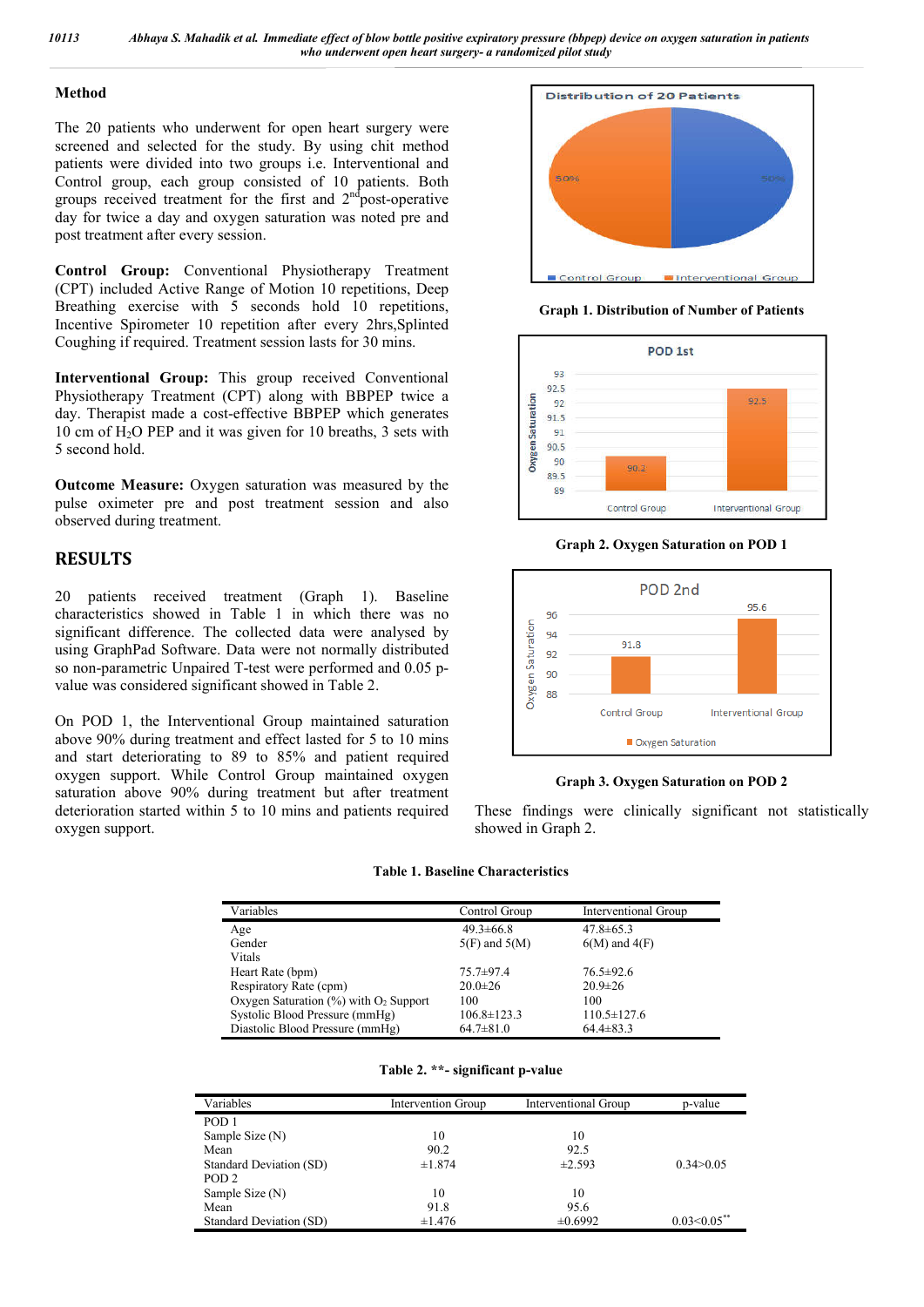On POD 2,the Control and Interventional Group showed similar effect as POD 1 but the treatment effect in Interventional Group was remain more the 20 mins after treatment session and which shows statistically significant pvalue  $(0.03<0.05)$  which shown in Graph 3.

## **DISCUSSION**

To the authors knowledge this is a first study conducted in Indian rural population on therapist made cost-effective and easily available BBPEP device. The given study showed that interventional group having immediate improvement in the oxygen saturation after receiving blow bottle intervention which showing transient effect. According to the literature BBPEP should be made up of plastic container (height 25 cm, width 10 cm) with an open top (so there will no pressure except atmospheric pressure against the air escaping from the tube) with an inner diameter of 8mm. The distal tip of the PEP bottle tube should be 10 cm below the surface of the water i.e., a 10-cm water column and 3 cm above the bottom of the bottle (Mestriner, 2009).

The possible mechanism behind this would be, during this technique as patient blow out and make bubbles in the water, a positive pressure is created within the tubing and it transferred to the airways of lungs. Positive pressure helps to keep the airways open and improve ventilation by recruiting the collapsed alveoli. This study showed, by using cost-effective BBPEP device with conventional physiotherapy treatment we can improve oxygenation to prevent or reduce pulmonary complications in postoperative days. The literature also showed that adding costeffective PEP device in routine physiotherapy intervention for post-operative patients showed reduce pulmonary complications comparison to physiotherapeutic intervention alone and also easily available than Expiratory Positive Airway Pressure (EPAP) (Borghi-Silva, 2005).



**Image 1. Blow Bottle PEP**



**Image 2. Patient receiving BBPEP**

Charlotte Urell, *et al*. studied in 2011 on deep breathing exercises with positive expiratory pressure at higher rate to improve oxygenation in the early post-operative period after cardiac surgery and they found significant increased PaO2 and SaO2 in patients performing deep breaths with Blow Bottle PEP in the first two postoperative days compared with control group patients. Our study also showed similar result by using therapist made cost-effective BBPEP devicein post-operative CABG patients (Charlotte Urell, 2011). There is evidence that after CABG, PEP device is more effective compare to incentive spirometer with Expiratory Positive Airway Pressure (EPAP) to improve SpO2 and Peak Expiratory Flow Rate (PEFR) in both the groups, current study also showed that after receiving BBPEP patient showed improvement in oxygen saturation (Zaman, 2016).

#### **Conclusion**

The study concluded that there is improvement in oxygenation by using therapist made cost-effective and easily available BBPEP device in initial POD  $1<sup>st</sup>$  and  $2<sup>nd</sup>$  after open heart surgery.

**Clinical Implication:** In India the maximum population belong to the rural area where patients have limited access to the devices because they are not affordable by these patients. on other-hand BBPEP device is a therapist made cost-effective device which costs less than 1\$ which is 44% less compared to other PEP devices.

**Conflict of Interest**: No conflict of interest.

#### **Abbreviation**

- 1. BBPEP- Blow Bottle Positive Expiratory Pressure
- 2. CABG- Coronary Artery Bypass Surgery
- 3. CPT- Conventional Physiotherapy Treatment
- 4. EPAP- Expiratory Positive Airway Pressure
- 5. PaO<sub>2</sub>- Partial Pressure of Oxygen<br>6. PEP- Positive Expiratory Pressure
- PEP- Positive Expiratory Pressure
- 7. PEFR- Peak Expiratory Flow Rate
- 8. POD- Post-operative Day

## **REFERENCES**

Borghi-Silva A, Mendes RG, Costa FD, Di Lorenzo VA, Oliveira CR, Luzzi S. 2005. The influences of positive end expiratory pressure (PEEP) associated with physiotherapy